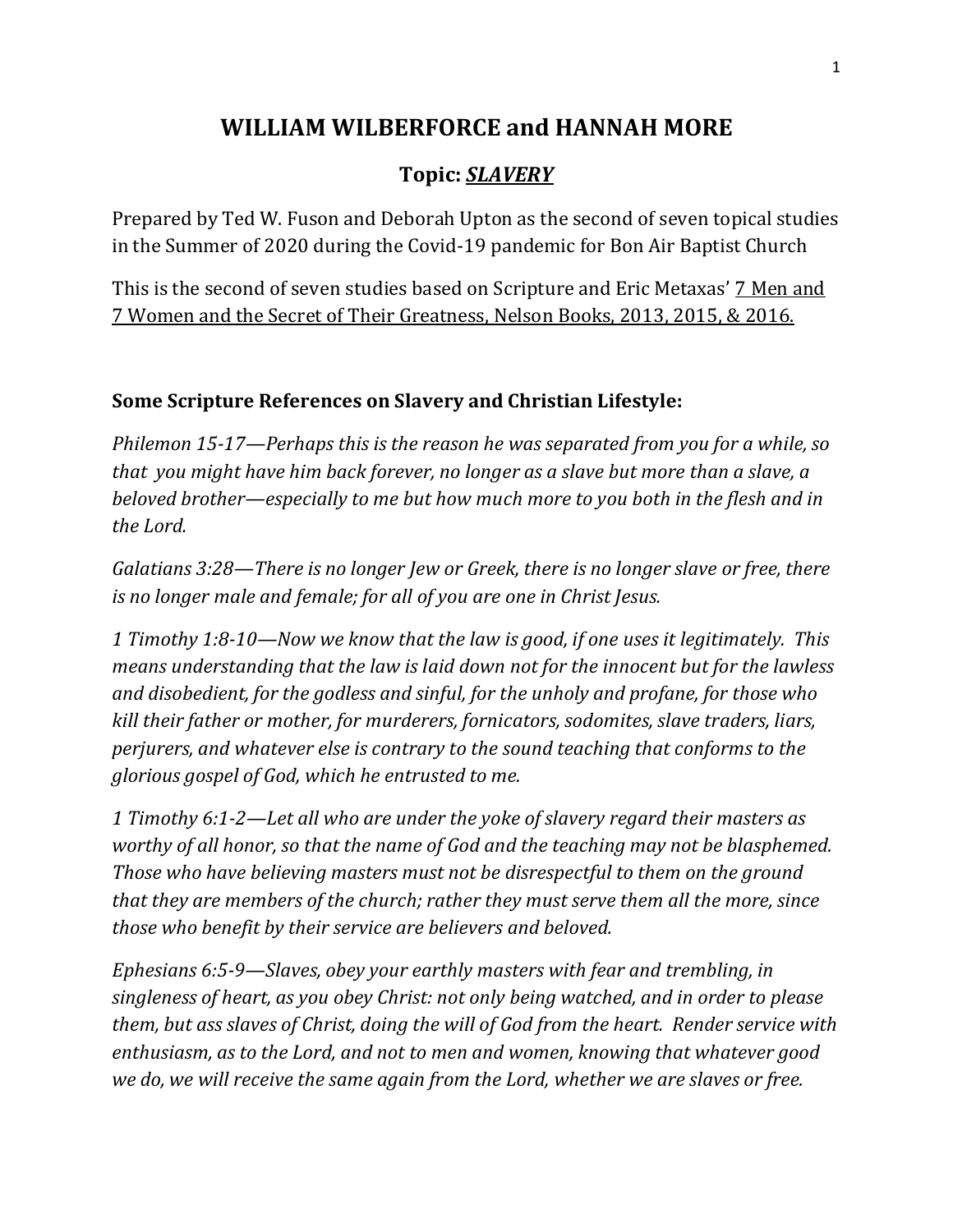*And, masters, do the same to them. Stop threatening them, for you know that both of you have the same Master in heaven, and with him there is no partiality.*

*Colossians 3: 22-25-4:1—Slaves, obey your earthly masters in everything, not only while being watched and in order to please them, but wholeheartedly, fearing the Lord. Whatever your task, put yourselves into it, as done for the Lord, and not for your masters, since you know that from the Lord you will receive the inheritance as your reward; you serve the Lord Christ. For the wrong doer will be paid back for whatever wrong has been done, and there is no partiality. Masters, treat your slaves justly and fairly, for you know that you also have a Master in heaven.*

*Titus 2:9-10—Tell slaves to be submissive to their masters, and to give satisfaction in every respect; they are not to talk back, not to pilfer, but to show complete and perfect fidelity, so that in everything they may be an ornament to the doctrine of God our Savior.*

*Luke 9:23-24—If anyone would come after me, he must deny himself and take up his cross daily and follow me. For whoever wants to save his life will lose it, but whoever loses his life for me will save it.*

*John 13:35—All men will know that you are my disciples if you love one another.*

*Romans 12:1-2—Therefore, I urge you, brothers, in view of God's mercy, to offer your bodies as living sacrifices, holy and pleasing to God—which is your spiritual worship. Do not conform any longer to the pattern of this world, but be transformed by the renewing of your mind. Then you will be able to test and approve what God's will is his good, pleasing and perfect will.*

*James 1:19-21—My dear brothers, take note of this: Everyone should be quick to listen, slow to speak and slow to be angry, for man's anger does not bring about the righteous life that God desires. Therefore, get rid of all moral filth and the evil that is so prevalent, and humble accept the word planted in you, which can save you.*

## **The topic is slavery.**

Here are two excerpts from *Slavery, a Poem* by Hannah More.

*I see, by more than Fancy's mirror shewn, The burning village, and the blazing town:*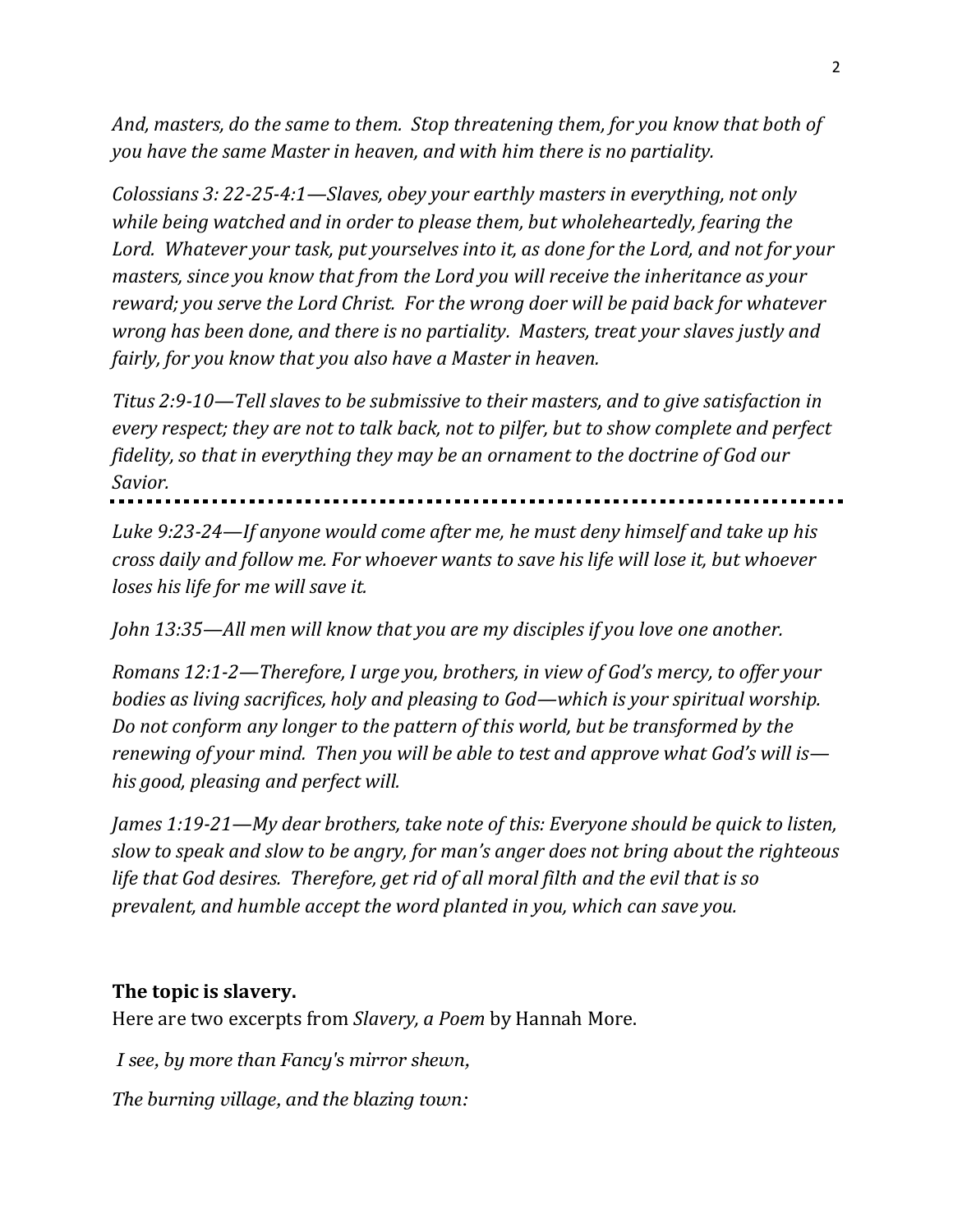*See the dire victim torn from social life, The shrieking babe, the agonizing wife! 100 She, wretch forlorn! is dragg'd by hostile hands, To distant tyrants sold, in distant lands! Transmitted miseries, and successive chains, The sole sad heritage her child obtains! Ev'n this last wretched boon their foes deny, 105 To weep together, or together die. By felon hands, by one relentless stroke, See the fond links of feeling Nature broke! The fibres twisting round a parent's heart, Torn from their grasp, and bleeding as they part. 110*

*Hold, murderers, hold! nor aggravate distress; Respect the passions you yourselves possess;*

*Thy followers only have effac'd the shame Inscrib'd by SLAVERY on the Christian name. 250*

*Shall Britain, where the soul of Freedom reigns, Forge chains for others she herself disdains? Forbid it, Heaven! O let the nations know The liberty she loves she will bestow; Not to herself the glorious gift confin'd, 255*

*She spreads the blessing wide as humankind; And, scorning narrow views of time and place, Bids all be free in earth's extended space.*

*What page of human annals can record A deed so bright as human rights restor'd? 260*

*O may that god-like deed, that shining page, Redeem OUR fame, and consecrate OUR age!*

*And see, the cherub Mercy from above, Descending softly, quits the sphere of love?* 

Hannah wrote this poem to coincide with Wilberforce's parliamentary effort to abolish slavery. It described the horrors of slavery and put in question Britain's role in the Slave Trade. Hannah More and William Wilberforce by their friendship and commitment to the abolition of slavery and the reformation of morals and manners